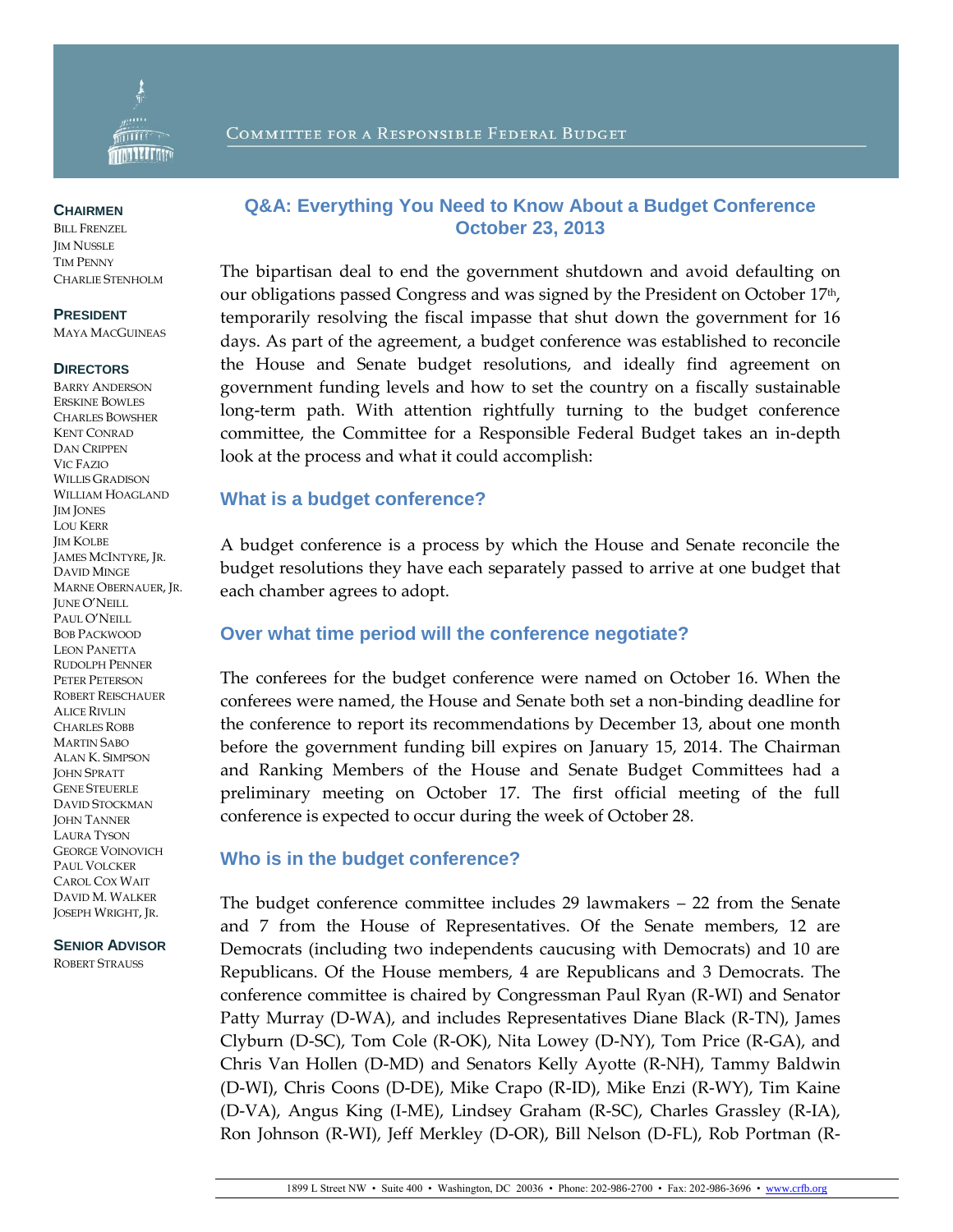

OH), Bernie Sanders (I-VT), Jeff Sessions (R-AL), Debbie Stabenow (D-MI), Pat Toomey (R-PA), Mark Warner (D-VA), Sheldon Whitehouse (D-RI), Roger Wicker (R-MS), and Ron Wyden (D-OR).

## **How many people have to agree to the recommendations?**

In order for the conference committee to offer recommendations, the proposal must be agreed upon by a majority of each chamber's representatives to the conference. In this case, 4 members from the House and 12 members from the Senate must agree upon the final proposal from the conference. If it obtains this support, it will then be sent to the Senate and House for a vote, where a simple majority will be required to pass the conference agreement as a budget resolution.

## **What is a budget resolution?**

A budget resolution is a topline blueprint outlining intended revenue levels and spending by category for the coming fiscal year as well as future years. The blueprint does not mandate any specific policy changes and does not directly change government policy in any way. A concurrent budget resolution is not signed by the President and is not legally binding.

While a budget resolution does not, by itself, carry the force of law, it can establish rules in both chambers of Congress in ways that can make future laws easier to enact. A budget resolution can be an important component of any ultimate budget agreement for at least three reasons. First, budget resolutions give each committee an allocation for spending levels, including giving appropriators an allocation for how much to spend on discretionary programs and establishing process-based hurdles if those levels are exceeded. Second, budget resolutions can include a process known as reconciliation that requires the various committees to achieve a certain amount of deficit reduction and removes legislative hurdles (such as the filibuster in the Senate) for legislation that meets the given target and other criteria. And finally, concurrent budget resolutions can represent an important political agreement between the chambers (and in the case of divided government, the parties) on how to set future fiscal policy.

## **What cannot be decided in a budget resolution?**

While a budget resolution allocates spending limits for committees of jurisdiction and may include instructions for savings that must be achieved, it does not determine the allocation of funds within that limit or dictate how any assumed savings can be achieved. Setting funding levels for specific discretionary programs within the overall spending allocations is a task designated to the House and Senate appropriations committees. A budget resolution also cannot directly enact policy changes for mandatory spending or revenue, although it can provide instructions to other Congressional committees to achieve a certain level of savings.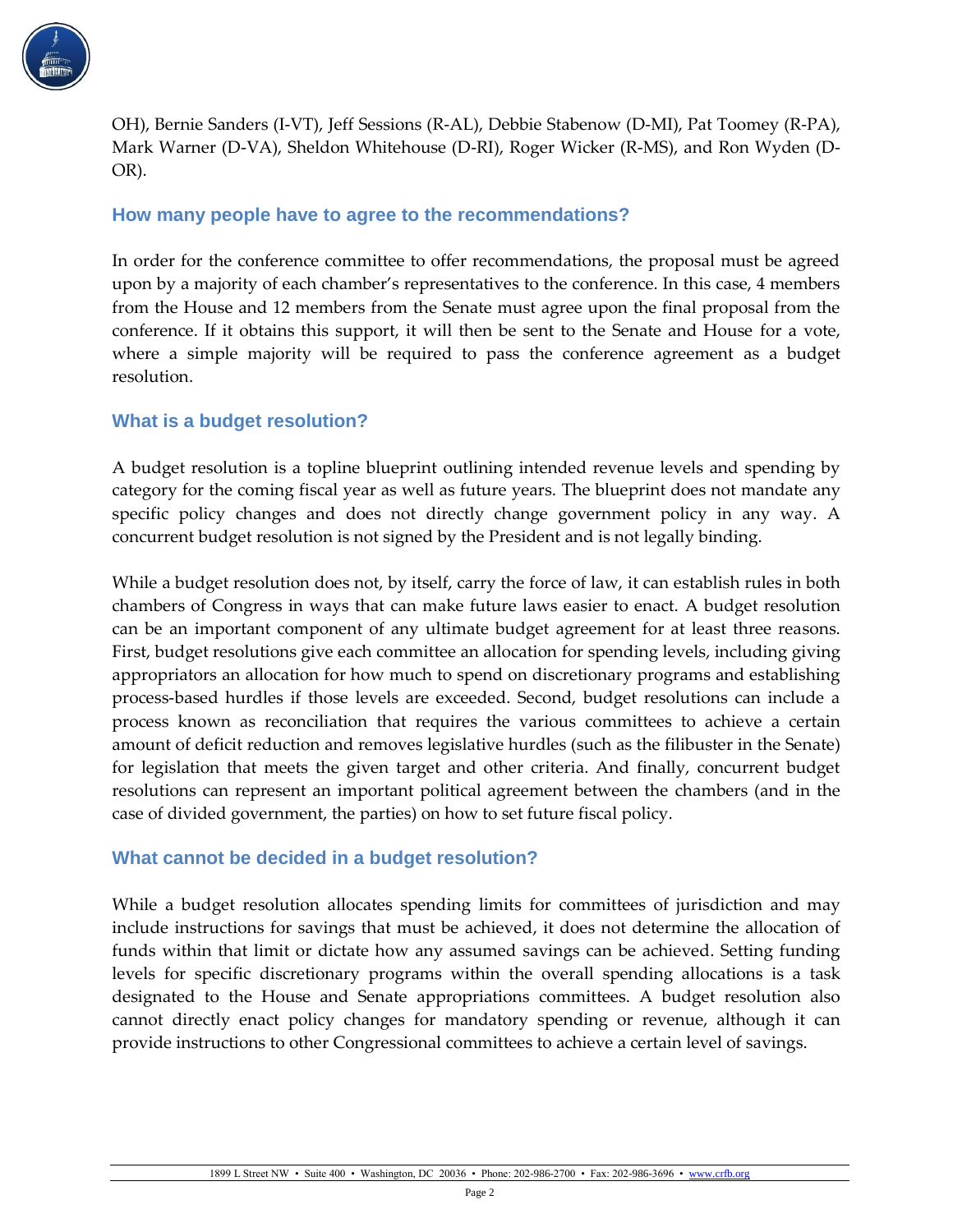

## **What happens after the budget conference?**

If the conference committee is able to reach an agreement on spending levels and any other reforms or instructions, the final resolution would receive expedited, or "fast track," consideration in Congress. That means that it can pass with only 51 votes in the Senate as opposed to the 60-vote margin typically needed to overcome a filibuster. After the resolution has been approved by both chambers, the respective appropriations committees may work on funding bills to fit within the spending caps laid out in the budget resolution. Also, if the budget resolution includes reconciliation instructions, the instructed committees must report legislation that complies with the instructions by the date specified in the budget resolution.

## **When was the last time we had a budget conference?**

The last budget conference took place in April 2009 (the budget resolution for Fiscal Year 2010). At that time, Democrats held majorities in both the House and Senate, so the resolutions were relatively similar. Among other things, the resolution provided reconciliation instructions for what would become the Health Care and Education Reconciliation Act, which was part of the Affordable Care Act. Since 2009 was the last time that both chambers passed a concurrent budget resolution, it is also the last time there was an opportunity to have a budget conference.

## **Where are the two sides starting from as we enter the new budget conference?**

Both the House and Senate passed their own respective budget resolutions earlier this year. The House budget, put forward by Congressman Paul Ryan, generates savings entirely on the spending side – calling for \$1.8 trillion of savings through repealing the coverage expansions in the Affordable Care Act, close to \$900 billion from Medicare and Medicaid, \$950 billion in nonhealth mandatory reductions, and \$250 billion from discretionary programs beyond the sequester (although defense funding is returned to pre-sequester levels with the remainder cut from non-defense programs). The House budget also calls for a revenue-neutral tax reform that reduces tax preferences in order to reduce tax rates. The Senate budget, put forward by Senator Patty Murray, generates savings from both spending cuts and revenue increases. The budget calls for \$975 billion of savings from tax reform, \$275 billion from health care programs, \$75 billion of non-health mandatory reductions, and \$380 billion from discretionary spending in place of the \$940 billion sequester. It also includes \$100 billion of short-term stimulus, or new spending, measures. See a full comparison on our blog [here.](http://crfb.org/blogs/ryan-and-murray-plans-side-side)

### **What is budget reconciliation?**

Budget reconciliation is a process of expedited consideration for changes to mandatory spending programs or federal revenue. The budget resolution can provide reconciliation instructions to committees to achieve a certain level of savings. Lawmakers can pass a reconciliation bill with only a simple majority in the Senate. A special rule, known as the "Byrd Rule," places several limits on what can be considered in the reconciliation process, prohibiting provisions that are not related to mandatory spending and revenues, that increase deficits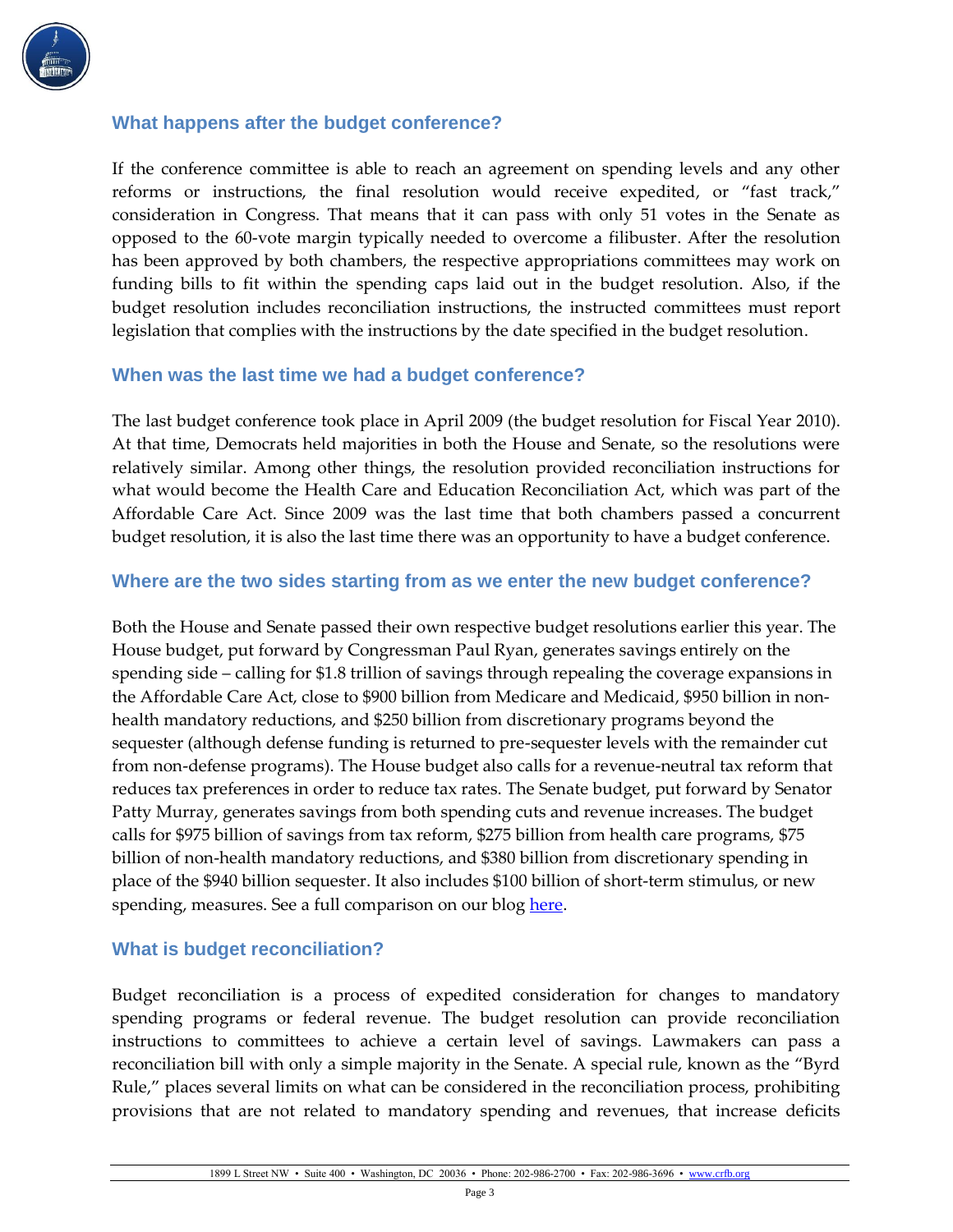

beyond the timeframe covered by the resolution, and that have no budgetary effect, among other limitations.

## **How has budget reconciliation been used before?**

In total, 20 bills have been passed through reconciliation, including the 1990 Omnibus Budget Reconciliation Act, the Balanced Budget Act of 1997, the 2001 and 2003 tax cuts, and portions of the Affordable Care Act. Some of these efforts, such as the 1990 and 1993 Omnibus Budget Reconciliation Acts, have produced significant deficit reduction (each saved nearly \$500 billion over five years) while others, such as the 2001 and 2003 tax cuts, have increased deficits. See a full comparison on our blog [here.](http://crfb.org/blogs/past-uses-reconciliation)

## **How does the budget conference relate to the sequester?**

The budget conference cannot directly repeal the sequester, but it can help build bipartisan agreement around modified discretionary spending levels and identify budget savings to help facilitate a separate bill to replace some or all of the sequester and increase discretionary spending levels above those imposed by the sequester (although the additional bill to repeal any part of the sequester would not be privy to the same fast-track procedures as a reconciliation bill, and therefore would likely require the support of 60 Senators to overcome a filibuster).

## **How does the budget conference relate to the debt limit?**

The agreement in the Senate to establish a budget conference included a provision prohibiting the Senate from considering any proposal from the conference committee that provides for an increase in the statutory debt limit. Leaders have agreed to do this to prevent a debt ceiling increase being approved through the reconciliation process under the 51-vote threshold. This means that the debt limit will have to be dealt with on a separate track. However, an agreement on a plan to reduce deficits as part of the budget conference may facilitate action on separate legislation increasing the debt limit.

## **What should policymakers do now?**

The budget conference is a perfect place to instruct the relevant committees to find long-lasting solutions to our long-term fiscal challenges and to diminish the frequency and intensity of the showdowns the country has become accustomed to in the last few years. Both the House and Senate budget resolutions this spring called for putting debt on a downward path as a share of the economy, and the same should be expected from the conference committee recommendations and any subsequent action.

Lawmakers should take advantage of the opportunity of having nearly two months to negotiate the details of a long-term plan, the support of many members of Congress and the White House, and the national attention that continues to focus on the country's unsustainable budget problems. Ultimately, the conference committee should instruct committees to replace at least